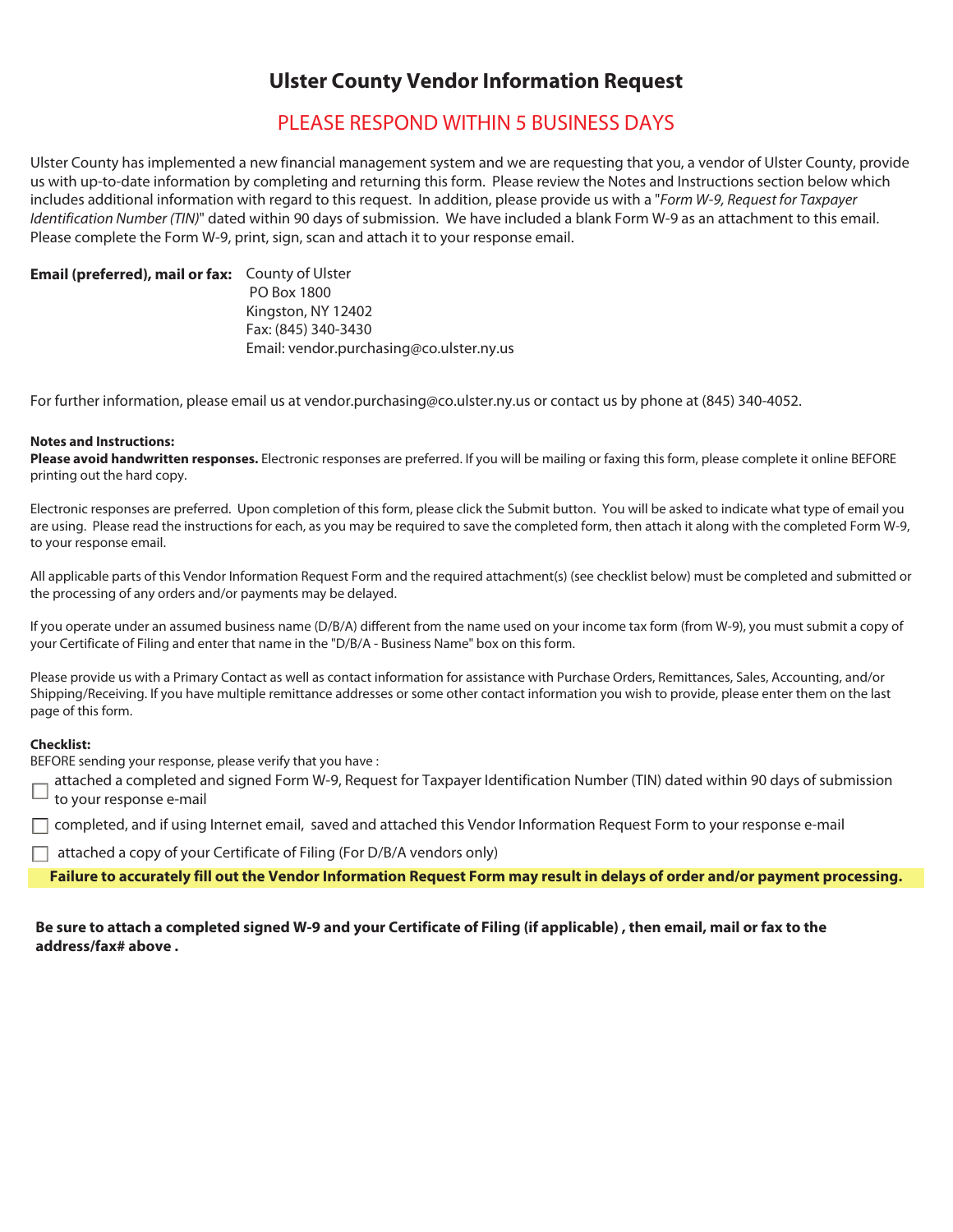| <b>PART 1: GENERAL INFORMATION</b>                                                         |                                                                                                  |                                              |                  |                                      |  |  |
|--------------------------------------------------------------------------------------------|--------------------------------------------------------------------------------------------------|----------------------------------------------|------------------|--------------------------------------|--|--|
|                                                                                            | <b>VENDOR NAME (Items with an * are required)</b>                                                |                                              |                  |                                      |  |  |
| *Last Name -or- Business Name (Individuals entering Last Name must enter First Name below) |                                                                                                  |                                              |                  |                                      |  |  |
|                                                                                            |                                                                                                  |                                              |                  |                                      |  |  |
|                                                                                            |                                                                                                  |                                              | Select one:      |                                      |  |  |
| <b>First Name</b>                                                                          | Middle Name                                                                                      | Suffix                                       |                  | *Federal Tax ID or SS # State Tax ID |  |  |
|                                                                                            |                                                                                                  |                                              | ◯ Federal Tax ID |                                      |  |  |
|                                                                                            | D/B/A Business Name (from Form W-9 Business Name box, if applicable)                             |                                              | ◯ Soc Sec Num    |                                      |  |  |
|                                                                                            |                                                                                                  |                                              |                  |                                      |  |  |
|                                                                                            |                                                                                                  |                                              |                  |                                      |  |  |
| Primary Contact Information (Items with an * are required)                                 |                                                                                                  |                                              |                  |                                      |  |  |
| P.O.'s can be emailed to this email address?<br>*Contact Name                              |                                                                                                  |                                              |                  |                                      |  |  |
|                                                                                            |                                                                                                  |                                              |                  |                                      |  |  |
|                                                                                            |                                                                                                  |                                              |                  |                                      |  |  |
| *Address Line 1                                                                            |                                                                                                  |                                              |                  |                                      |  |  |
|                                                                                            |                                                                                                  |                                              |                  |                                      |  |  |
| <b>Address Line 2</b>                                                                      |                                                                                                  |                                              |                  |                                      |  |  |
|                                                                                            |                                                                                                  |                                              |                  |                                      |  |  |
|                                                                                            |                                                                                                  |                                              |                  |                                      |  |  |
| <b>Address Line 3</b>                                                                      |                                                                                                  |                                              |                  |                                      |  |  |
|                                                                                            |                                                                                                  |                                              |                  |                                      |  |  |
| *Zip Code<br>*City                                                                         |                                                                                                  | *State                                       |                  |                                      |  |  |
|                                                                                            |                                                                                                  |                                              |                  |                                      |  |  |
|                                                                                            |                                                                                                  |                                              |                  |                                      |  |  |
| *Email Address                                                                             |                                                                                                  | *Phone Number                                | Extension        | Fax Number                           |  |  |
|                                                                                            |                                                                                                  |                                              |                  |                                      |  |  |
| <b>Web Site Address</b>                                                                    |                                                                                                  |                                              |                  |                                      |  |  |
|                                                                                            |                                                                                                  |                                              |                  |                                      |  |  |
|                                                                                            |                                                                                                  |                                              |                  |                                      |  |  |
|                                                                                            | PART 2: ADDITIONAL CONTACT INFORMATION                                                           |                                              |                  |                                      |  |  |
|                                                                                            | Purchasing Contact Information (Items with an * are required if you are completing this section) |                                              |                  |                                      |  |  |
| Same as Primary Contact Info above                                                         |                                                                                                  | P.O.'s can be emailed to this email address? |                  |                                      |  |  |
| *Contact Name                                                                              |                                                                                                  |                                              |                  |                                      |  |  |
|                                                                                            |                                                                                                  |                                              |                  |                                      |  |  |
| *Address Line 1                                                                            |                                                                                                  |                                              |                  |                                      |  |  |
|                                                                                            |                                                                                                  |                                              |                  |                                      |  |  |
| <b>Address Line 2</b>                                                                      |                                                                                                  |                                              |                  |                                      |  |  |
|                                                                                            |                                                                                                  |                                              |                  |                                      |  |  |
|                                                                                            |                                                                                                  |                                              |                  |                                      |  |  |
| <b>Address Line 3</b>                                                                      |                                                                                                  |                                              |                  |                                      |  |  |
|                                                                                            |                                                                                                  |                                              |                  |                                      |  |  |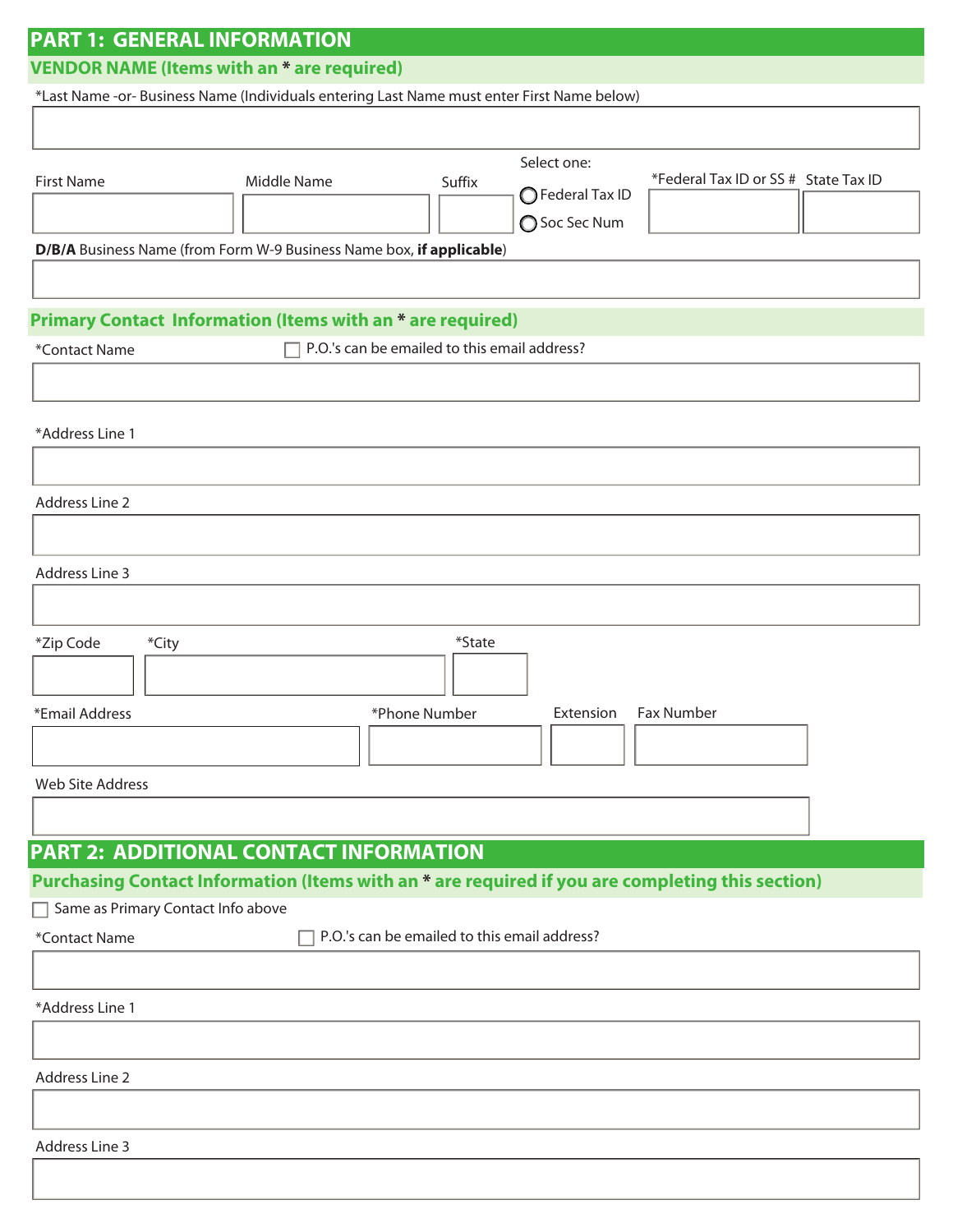| *Zip Code                                                     | *City                                    | $*$ State     |                                                                                                            |  |  |  |
|---------------------------------------------------------------|------------------------------------------|---------------|------------------------------------------------------------------------------------------------------------|--|--|--|
|                                                               |                                          |               |                                                                                                            |  |  |  |
| *Email Address                                                |                                          | *Phone Number | Fax Number<br>Extension                                                                                    |  |  |  |
|                                                               |                                          |               |                                                                                                            |  |  |  |
|                                                               |                                          |               | Remittance Address & Contact Information (Items with an * are required if you are completing this section) |  |  |  |
| Same as Primary Contact Info above OR                         |                                          |               |                                                                                                            |  |  |  |
| Same as Purchasing Contact Info above                         |                                          |               |                                                                                                            |  |  |  |
| P.O.'s can be emailed to this email address?<br>*Contact Name |                                          |               |                                                                                                            |  |  |  |
|                                                               |                                          |               |                                                                                                            |  |  |  |
| *Address Line 1                                               |                                          |               |                                                                                                            |  |  |  |
|                                                               |                                          |               |                                                                                                            |  |  |  |
| <b>Address Line 2</b>                                         |                                          |               |                                                                                                            |  |  |  |
|                                                               |                                          |               |                                                                                                            |  |  |  |
| Address Line 3                                                |                                          |               |                                                                                                            |  |  |  |
|                                                               |                                          |               |                                                                                                            |  |  |  |
|                                                               |                                          |               |                                                                                                            |  |  |  |
| *Zip Code                                                     | *City                                    | *State        |                                                                                                            |  |  |  |
|                                                               |                                          |               |                                                                                                            |  |  |  |
| *Email Address                                                |                                          | *Phone Number | Fax Number<br>Extension                                                                                    |  |  |  |
|                                                               |                                          |               |                                                                                                            |  |  |  |
|                                                               |                                          |               | Primary 1099 Contact Information (Items with an * are required if you are completing this section)         |  |  |  |
|                                                               | Same as Primary Contact Info above OR    |               |                                                                                                            |  |  |  |
|                                                               | Same as Purchasing Contact Info above OR |               |                                                                                                            |  |  |  |
|                                                               | Same as Remittance Contact Info above    |               |                                                                                                            |  |  |  |
| P.O.'s can be emailed to this email address?<br>*Contact Name |                                          |               |                                                                                                            |  |  |  |
|                                                               |                                          |               |                                                                                                            |  |  |  |
| *Address Line 1                                               |                                          |               |                                                                                                            |  |  |  |
|                                                               |                                          |               |                                                                                                            |  |  |  |
| Address Line 2                                                |                                          |               |                                                                                                            |  |  |  |
|                                                               |                                          |               |                                                                                                            |  |  |  |
| Address Line 3                                                |                                          |               |                                                                                                            |  |  |  |
|                                                               |                                          |               |                                                                                                            |  |  |  |
| *Zip Code                                                     | *City                                    | *State        |                                                                                                            |  |  |  |
|                                                               |                                          |               |                                                                                                            |  |  |  |
|                                                               |                                          |               |                                                                                                            |  |  |  |
| *Email Address                                                |                                          | *Phone Number | Fax Number<br>Extension                                                                                    |  |  |  |
|                                                               |                                          |               |                                                                                                            |  |  |  |